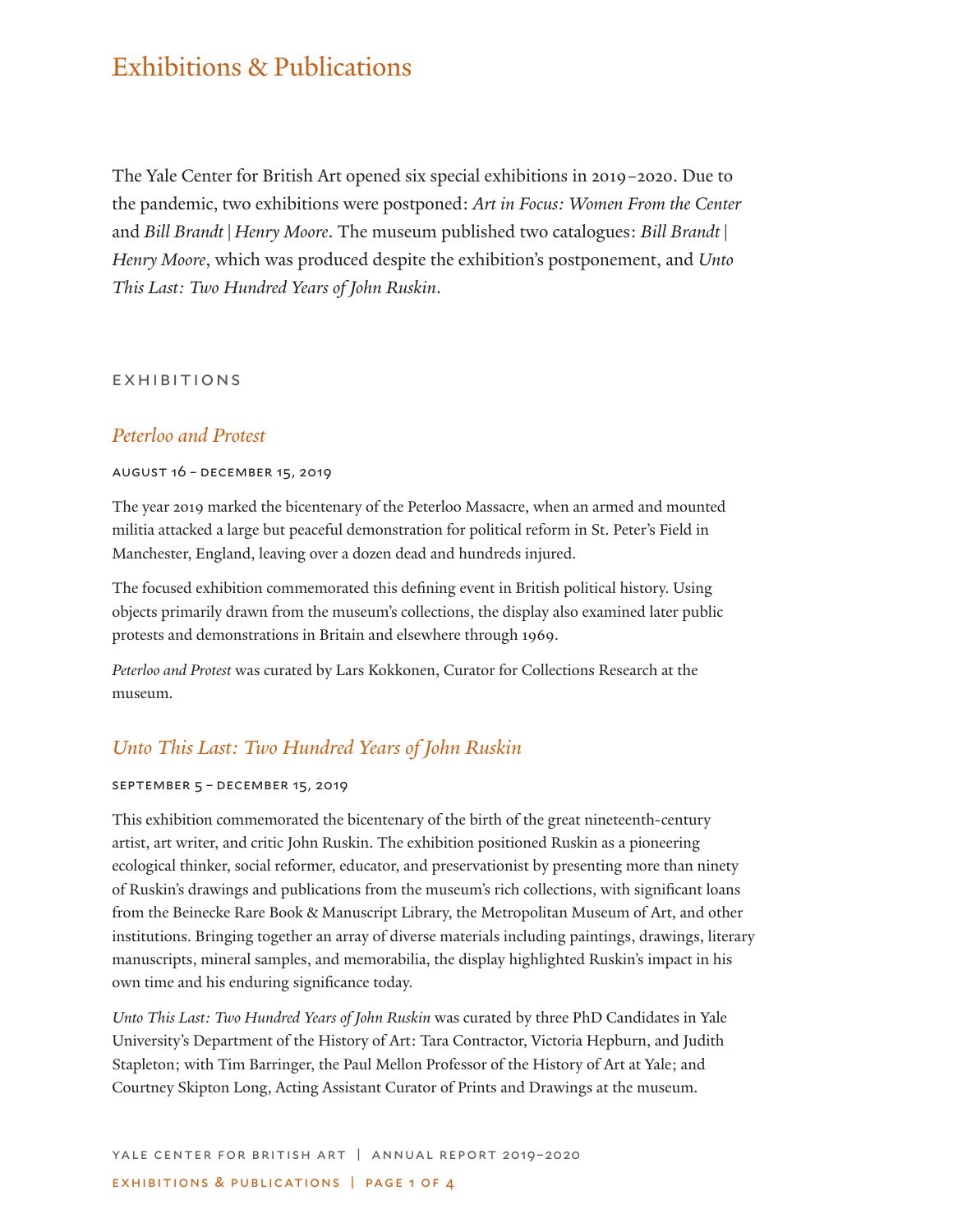# *The Hilton Als Series: Lynette Yiadom-Boakye*

#### september 12 – december 15, 2019

This focused exhibition of works by Lynette Yiadom-Boakye (b. 1977) was the second in a series of three successive exhibitions curated by the Pulitzer Prize–winning author Hilton Als. Selected by Als in collaboration with Yiadom-Boakye and the museum, the display highlighted recent paintings by the London-based artist, focusing on her portrait-like studies of characters drawn from the world of fiction, found images, and imagination.

In addition to the artist and Als, staff writer and theater critic for the *New Yorker*, *The Hilton Als Series: Lynette Yiadom-Boakye* was curated in collaboration with Matthew Hargraves, Chief Curator of Art Collections at the museum. The exhibition also traveled to the Huntington Library, Art Museum, and Botanical Gardens, in San Marino, California.

## *Migrating Worlds: The Art of the Moving Image in Britain*

#### october 10 – december 29, 2019

*Migrating Worlds* was the first exhibition at the Yale Center for British Art dedicated exclusively to the moving image. It brought together work by eight of Britain's leading film and video artists: Theo Eshetu (b. 1958), Isaac Julien (b. 1960), Rosalind Nashashibi (b. 1973), Charlotte Prodger (b. 1974), Zina Saro-Wiwa (b. 1976), Zineb Sedira (b. 1963), John Smith (b. 1952), and Alia Syed (b. 1964). *Migrating Worlds* foregrounded work that addresses the relationship between people and place, especially the effects of dislocation incurred by the movement of people, both forced and elective. Through a common emphasis on nature and its landforms, whether urban topography, wilderness, or the surfaces and depths of the seas, these artists consider questions of identity and place, exploring the colonial exploitation of people and the environment, and their legacies in our ceaselessly changing world. The museum gratefully acknowledges the assistance of Rizvana Bradley, Assistant Professor of the History of Art and African American Studies at Yale University, in the planning of this exhibition.

*Migrating Worlds: The Art of the Moving Image in Britain* was curated by Matthew Hargraves, Chief Curator of Art Collections at the museum. The exhibition coincided with the release of an anthology titled *Artists' Moving Image in Britain Since 1989*, edited by Erika Balsom, Sarah Perk, and Lucy Reynolds (Paul Mellon Centre for Studies in British Art and Yale University Press, 2019).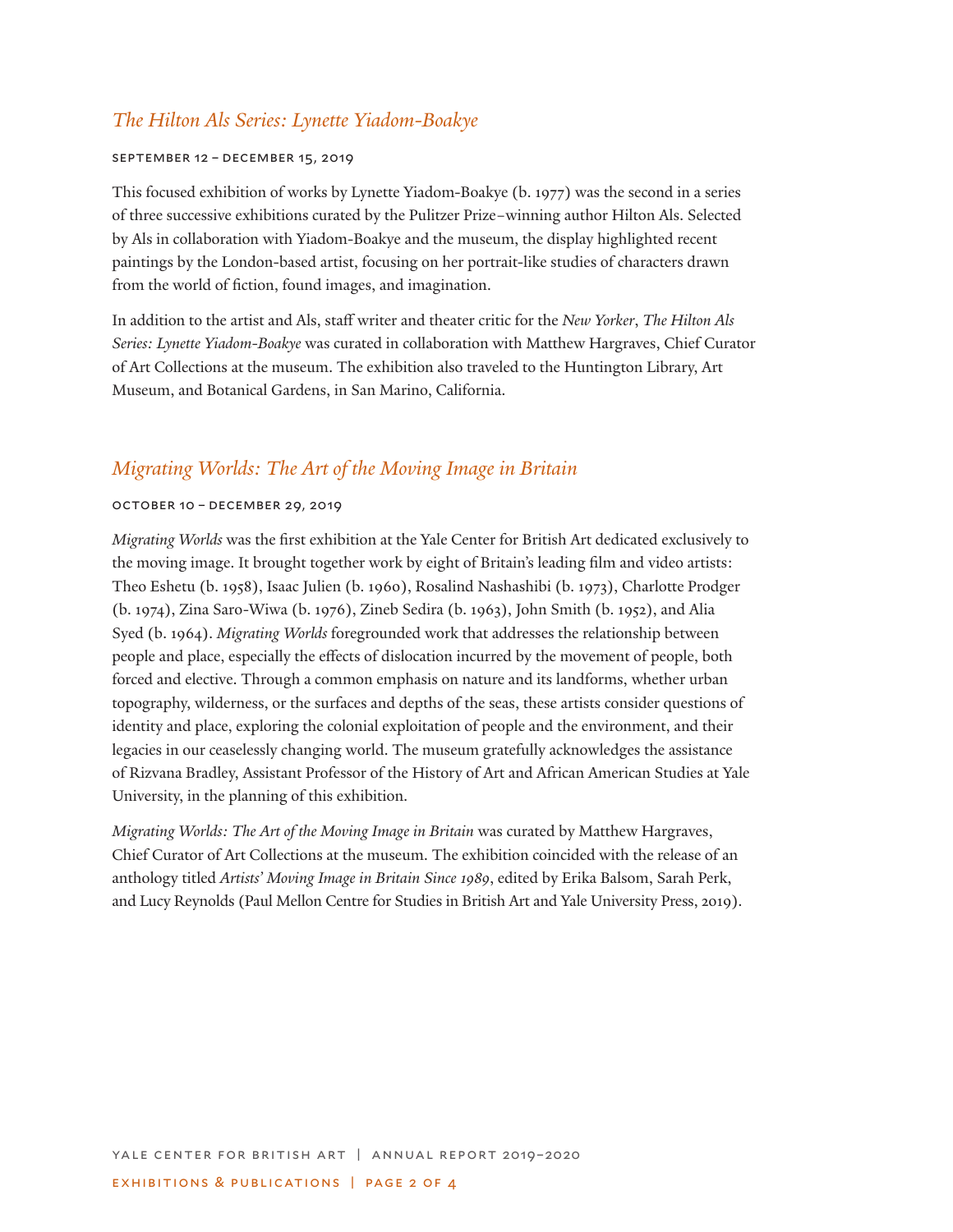# *Contemporary Designer Bookbindings from the Collection of Neale and Margaret Albert*

january 16 – november 29, 2020 (closed early due to covid-19)

Neale Albert (Yale JD 1961), an active supporter of this often-underappreciated aspect of the book arts, commissioned many of the exhibited bindings. One of the most imaginative artists featured in the collection of Neale and Margaret Albert was designer bookbinder George Kirkpatrick (b. 1938). The display also included exemplars by noted designer bookbinders working today such as Susan Allix, Hannah Brown, Gabrielle Fox, Michael Wilcox, and Robert Wu.

*Contemporary Designer Bookbindings from the Collection of Neale and Margaret Albert* was curated by Molly Dotson, Assistant Curator of Rare Books and Manuscripts at the museum.

# *Victorian Radicals: From the Pre-Raphaelites to the Arts and Crafts Movement*

### february 13 – may 10, 2020 (closed early due to covid-19)

In the second half of the nineteenth century, three generations of young rebellious artists and designers revolutionized the visual arts in Britain and challenged the new industrial world around them. The Pre-Raphaelite Brotherhood, William Morris and his associates, and the champions of the Arts and Crafts movement offered a radical artistic and social vision that found inspiration in the preindustrial past. Their work decisively influenced visual culture in Britain and beyond. *Victorian Radicals* brought together approximately 145 paintings, works on paper, and works of decorative art—many never shown outside the UK—to illuminate this dynamic period of British art in an exhibition of unparalleled historical and visual richness.

*Victorian Radicals: From the Pre-Raphaelites to the Arts and Crafts Movement* was organized by the American Federation of Arts and Birmingham Museums Trust. The exhibition was supported by a grant from the National Endowment for the Arts. Additional funding was provided by Clare McKeon and the Dr. Lee MacCormick Edwards Charitable Foundation.

*Victorian Radicals* was curated by Tim Barringer, the Paul Mellon Professor of the History of Art at Yale University; Martin Ellis, independent curator; and Victoria Osborne at Birmingham Museums Trust. The organizing curator at the Yale Center for British Art was Courtney Skipton Long, Acting Assistant Curator of Prints and Drawings.